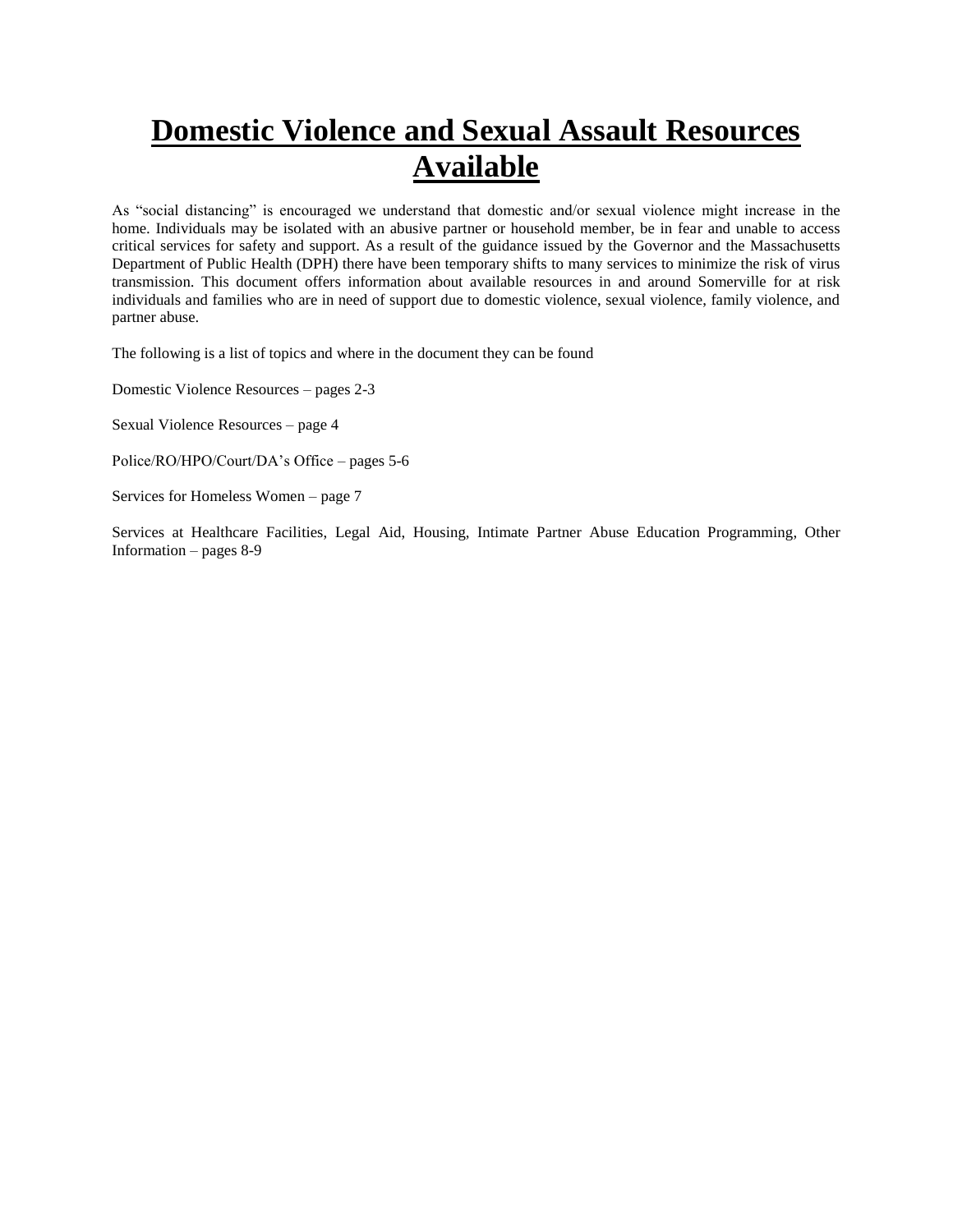# **DOMESTIC VIOLENCE RESOURCES**

Individuals experiencing domestic violence, seeking resources or information, or questioning unhealthy aspects of their relationship that wish to access free, confidential, 24-7 support can call Safelink or the National Domestic Violence Hotline.

**[Safelink:](https://www.casamyrna.org/get-support/safelink/)** Massachusetts' statewide 24/7 toll-free, multi-lingual domestic violence hotline and a resource for anyone affected by domestic violence can be accessed by calling **(877) 785-2020.**

[National Domestic Violence Hotline:](https://www.thehotline.org/help/) Advocates are available 24/7 at **1-800-799-SAFE (7233)** in more than 200 languages. All calls are free and confidential.

#### **Transition House**

24/7 Hotline (617) 661-7203

#### **[https://www.transitionhouse.org](https://www.transitionhouse.org/)**

**DV Program providing services to individuals and families in Cambridge.**

• 24/7 Hotline Advocates are available to provide support and help to safety plan. If services beyond crisis support are needed, hotline advocates will refer to the Community Team. All new referrals must go thru the hotline advocates

● Community Team available to provide support during regular business hours (M-F 9a-5p). The office is closed to the public. Staff is providing counseling and advocacy to current clients remotely via teleconference.

● Emergency shelter at capacity.

# **RESPOND Inc.**

(617) 623-5900

# **[www.respondinc.org](https://www.respondinc.org/)**

# **DV Program providing services to individuals/families in Somerville-Malden Area.**

● Staff will continue to provide 1-1 support, counseling and emergency assistance to community based clients via telephone, web-based product (Zoom) and in person (on a limited basis).

● Survivors should contact RESPOND's hotline for intakes and to discuss options.

#### **Asian Task Force (A-TASK)**

24/7 Hotline (617) 338-2355

# **[www.atask.org](https://www.atask.org/)**

#### **Domestic violence support for pan-Asian survivors in New England.**

- Main Offices in Boston and Lowell are closed and all advocates are working remotely.
- New referral process: call the hotline and the advocate will continue the intake process as normal via phone.
- Past/Current clients can call to speak with their advocate/case manager directly or call the hotline.

#### **Massachusetts Alliance of Portuguese Speakers (MAPS)**

(617) 864-7600

#### [MAPS-inc.org](https://www.maps-inc.org/cause/domestic-violence-sexual-assault-advocacy/)

# **Domestic Violence/Sexual Assault advocates provide crisis intervention, safety planning, & advocacy.**

- MAPS is open and providing all services remotely M-F 9:00AM-5:00PM.
- Click links below for information about COVID-19 and additional resources
- English:<https://www.maps-inc.org/coronavirus/>
- Portuguese:<https://www.maps-inc.org/pt-pt/coronavirus/>

#### **Saheli Inc.**

Helpline: (866) 472-4354

#### **[www.saheliboston.org](https://www.saheliboston.org/)**

# **Provides free/confidential services to address challenges faced by South Asian Immigrants in Mass**

● Saheli's office is now open for emergency services.

• Clients and other agencies can call the 24 hour helpline (866) 472-4354 or email info@saheliboston.org and an advocate will reach out to assist the client/agency. Please have the clients specify times when it will be safe to contact them.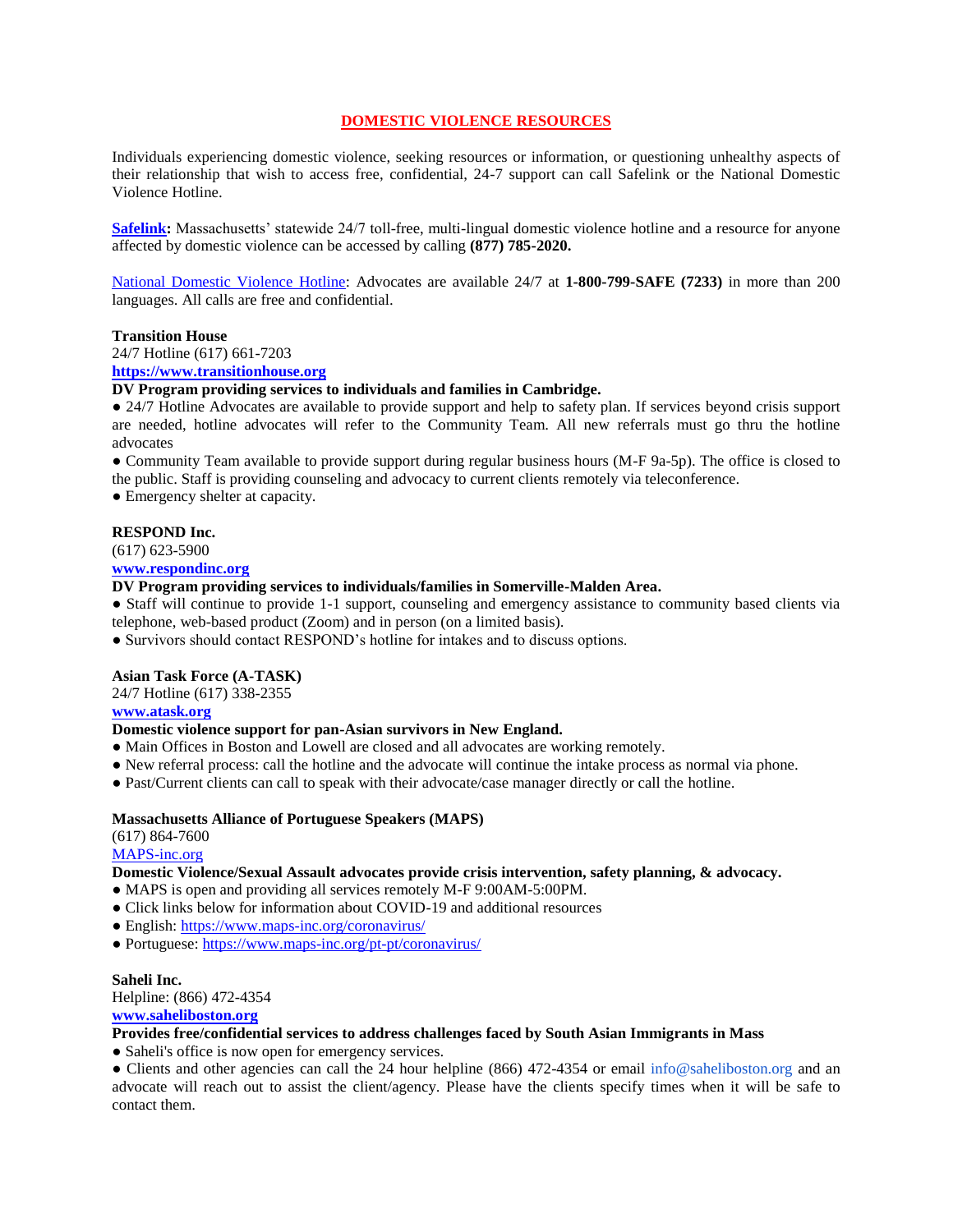● Clients can also access counseling with Saheli via phone call after the intake process is completed

# **Riverside Community Care**

# **[https://www.riversidecc.org](https://www.riversidecc.org/)**

**Provides free and confidential services to families in Cambridge, Somerville, and other surrounding communities.** All of Riverside's Programs remain in operation with many offering services virtually. You can call the program directly (numbers on website or below) or contact 781-329-0909 or info@riversidecc.org.

- **Children with Voices:** Child Witness to Violence Program (617) 284-5141
- The Meeting Place: Supervised Child Access Service (617) 354-2275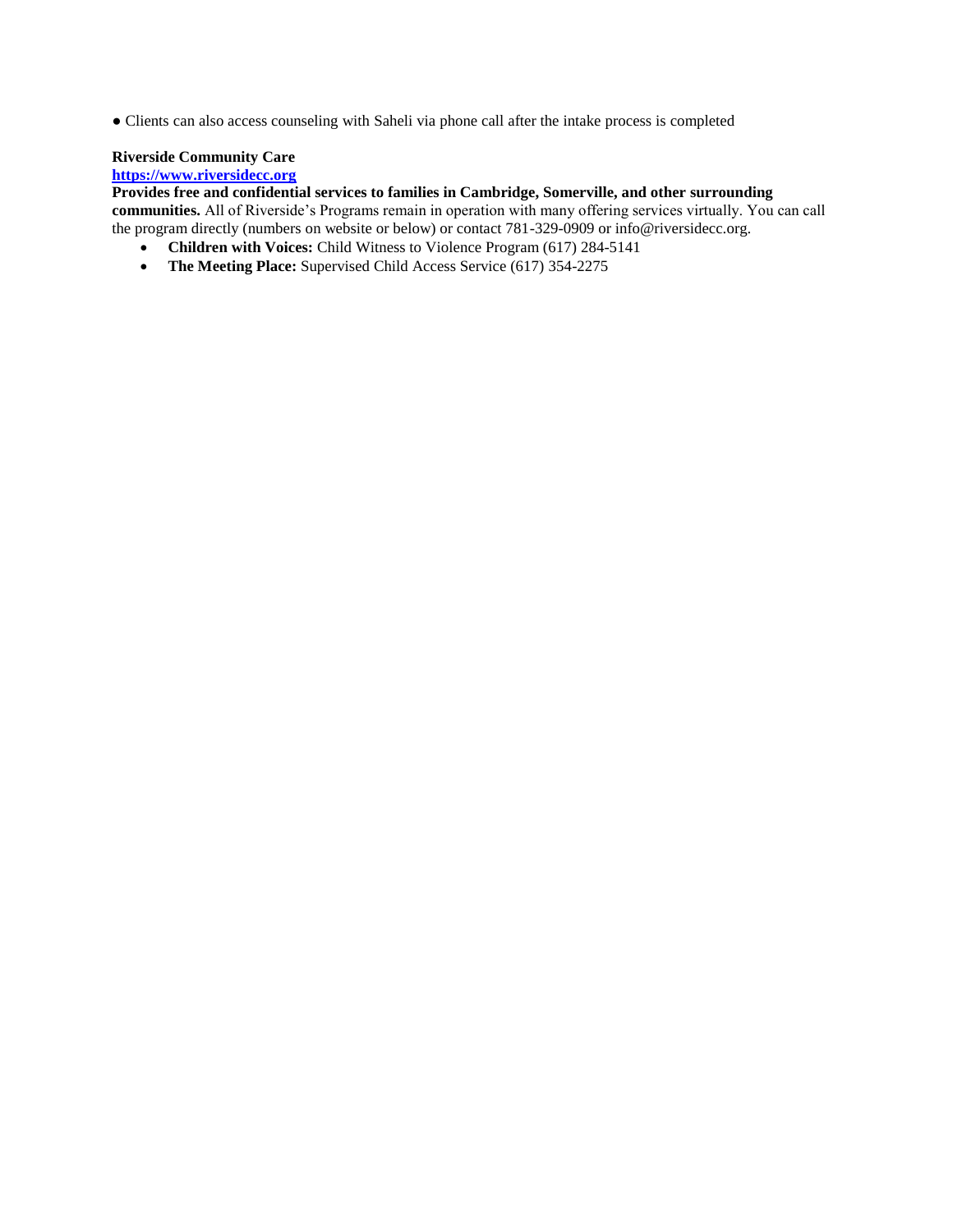# **SEXUAL VIOLENCE RESOURCES**

#### **Boston Area Rape Crisis Center (BARCC)**

24/7 Hotline 1-800-841-8371

#### **[barcc.org](https://barcc.org/)**

#### **Offers free, confidential services to sexual assault survivors 12+ and their families.**

● **Counseling, Legal Advocacy, and Case Management:** Survivors currently receiving services will continue receiving services remotely, either online or by phone.

● **New Referrals:** Survivors who are looking to begin services should submit a request online: [barcc.org/help/make](https://barcc.org/help/make-appointment)[appointment](https://barcc.org/help/make-appointment) or by phone at (617) 492-8306, and the service access team will explore individual needs with the survivor.

● **Hotline:** Running as usual! Survivors or professionals can still reach the hotline for support by phone/consultation 24/7 at (800) 841-8371 and online 9:00 a.m.–11:00 p.m. at [barcc.org/chat.](https://barcc.org/chat)

• **Medical Advocacy:** In consultation with the Department of Public Health, hospital accompaniment services are suspended until further notice. Survivors at the hospital will have the opportunity to connect with an advocate over the phone. For survivors with questions about the sexual assault exam and evidence collection, contact the hotline or visit [surviverape.org/](https://surviverape.org/) for more information, and reach out to the Forensic Information Line at (866) 463-3799 (Mondays, 3:00–5:00 p.m., and Thursdays, 10:00 a.m.–12:00 noon; if you leave a message, they will call you back within two business days.)

● **Incarcerated Survivor Support:** The hotline for incarcerated survivors is still available seven days a week.

**All of this information, as well as any updates, will be made available on BARCC's website as soon as possible in English and Spanish at [barcc.org/serviceupdate](https://barcc.org/serviceupdate)**

#### **Massachusetts Sexual Assault Nurse Examiner (SANE) Program**

• Mass SANE is continuing to provide trauma-informed care for sexual assault survivors 24/7 by expert SANE clinicians at designated SANE hospitals.

● Locally, SANE designated hospitals include: Beth Israel Deaconess, Boston Children's Hospital, Boston Medical Center, Brigham and Women's Hospital, Cambridge Hospital, Mass General Hospital, and Newton-Wellesley Hospital.

● Patients may choose to receive medical care for injuries, medications to prevent sexually transmitted infections, pregnancy and HIV infection, and have access to rape crisis services.

● If the assault occurred within 5 days patients may choose to have a medical forensic exam and forensic evidence collection.

● For more information and where to access care: [https://www.mass.gov/service-details/sane-resources-for-family](https://www.mass.gov/service-details/sane-resources-for-family-members-and-friends)[members-and-friends](https://www.mass.gov/service-details/sane-resources-for-family-members-and-friends)

#### **Sexual Assault Response Unit (SARU) at the Disabled Persons Protection Commission (DPPC)**

SARU Business Line: (617) 727-6465

DPPC 24/7 Hotline to report abuse or neglect: (800) 426-9009

**<https://www.mass.gov/orgs/disabled-persons-protection-commission>**

**Provides services and support to survivors with disabilities who have experienced sexual violence.**

- The Sexual Assault Response Unit is fully operating to provide emotional support, crisis intervention, case management and advocacy, as well consultation to staff and providers that may be supporting survivors.
- Referrals to the SARU come directly from reports made to DPPC. Referrals also come from other community services or survivors themselves. To make a referral to the SAR Unit call: (617) 727-6465
- Regional Navigators are advocates that provide support and someone for survivors with disabilities to talk to. They cannot meet in person right now, but can help over phone, FaceTime, or a Zoom call.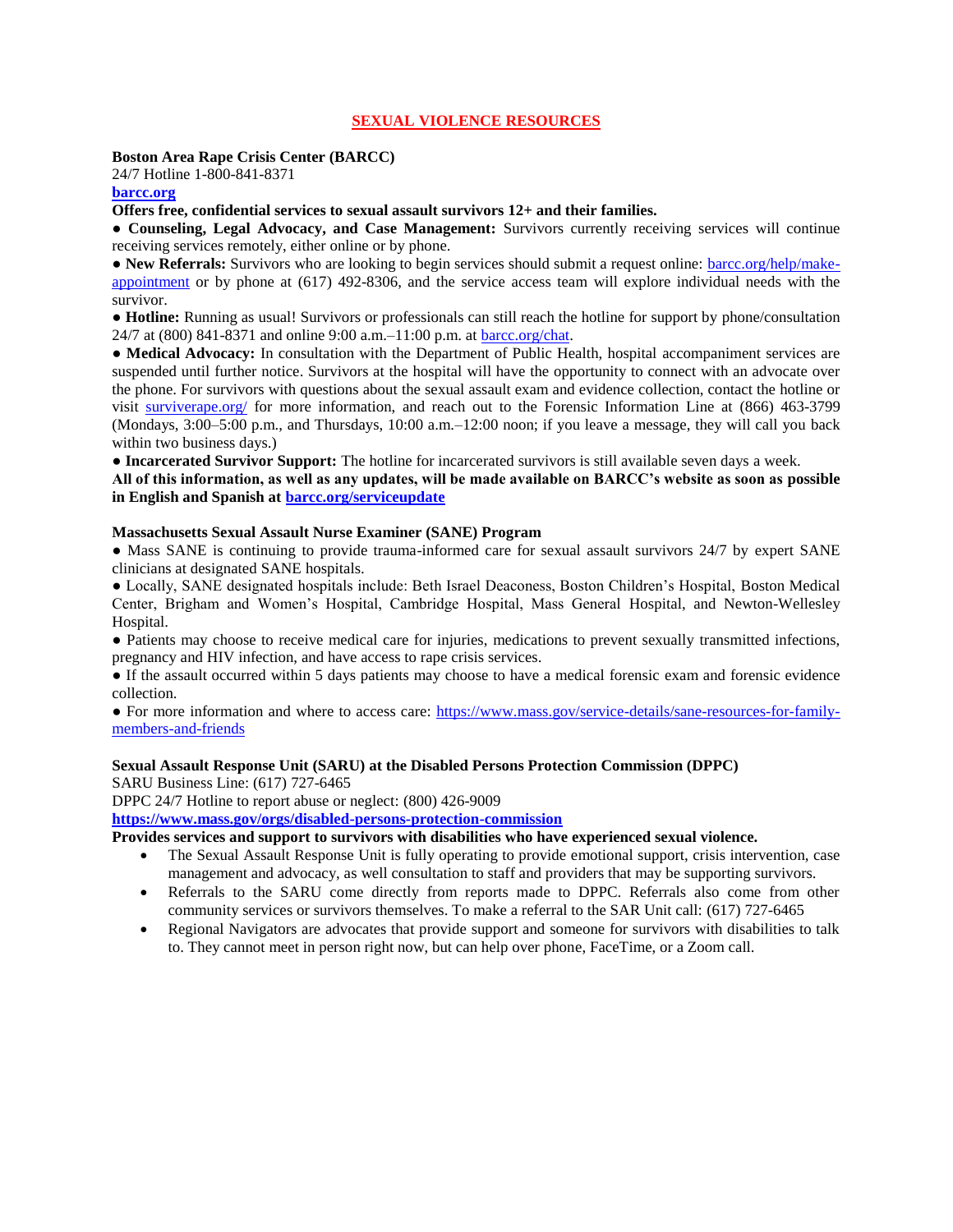# **POLICE & RESTRAINING ORDER/HARASSMENT PREVENTION ORDER ASSISTANCE**

# **Somerville Police Department Family Services Unit**

For all emergencies dial 911 Non emergencies dial (617) 625-1600 Victim Advocate: Call 617-625-1600 x7279 or Call/Text (857) 270-8744 Email: **mdipaolo@police.somerville.ma.us**

● Victim advocate and/or detectives will continue to follow up via phone on domestic violence, domestic dispute, and sexual assault reports to help address safety concerns, provide information about protective orders, identify and assist survivor's access available services. In-person response, including interviewing to be conducted by detectives on a discretionary basis.

● Victim advocate is available by phone M-F 8AM-4PM to discuss options, provide support, and safety plan with residents experiencing domestic and/or sexual violence. Can also provide assistance and guidance for 209A and 258E applications and hearings.

## **Massachusetts Trial Court/Middlesex District Attorney's Office/Somerville District Court**

Middlesex District Attorney's Office: (781) 897-8300

**[https://www.middlesexda.com](https://www.middlesexda.com/)**

Somerville District Court Clerk's Office: (617) 666-8000

**<https://www.mass.gov/orgs/executive-office-of-the-trial-court>**

**From Middlesex DA's Office:**

- The SJC issued an order limiting in-person proceedings in MA state courthouses. During this time, physical locations are closed and the staff of the MDAO will be working remotely. Assistant District Attorneys and Victim Witness Advocates will continue to conduct follow-ups with victims via phone for any new arraignments.
- For questions call (781) 897-8300. Staff will be answering calls during regular business hours, and voicemails left on this line will be checked and calls will be returned.
- Victims and witnesses in upcoming cases should be advised that the Somerville District Court has suspended all jury trials. Bench trials are being conducted on a limited basis.
- As of April 2, 2020, the MA Trial Court will be operating a Help-Line. **833-91COURT will be answered Monday-Friday from 8:30 to 4:30 by staff with access to MassCourts.**
- All MA courts will now have email addresses for people to request information from. Visit [https://www.mass.gov/guides/court-department-emails#-district-court-](https://www.mass.gov/guides/court-department-emails%23-district-court-) for a list of all court email addresses.
- As of April 23, 2020, the Middlesex District Attorney's Office launched a dedicated texting line for victims to speak directly with a victim witness advocate. **Victims can now reach an advocate during regular office hours (8:30 a.m. – 5:00 p.m.) via text message at (781) 281-4066.** The line is not monitored 24/7 and is NOT an emergency line.

# **From the Somerville District Court:**

**<https://www.mass.gov/orgs/executive-office-of-the-trial-court>**

- As of April 2, 2020, the Somerville District Court can now be reached at [cmsomervilledc@jud.state.ma.us](mailto:cmsomervilledc@jud.state.ma.us) as an alternative form for people seeking information.
- During Court hours (M-F 8:30-4), new applicants contact the Somerville District Court and the Clerk will walk them through the process and contact the Judge on their behalf. Occasionally, walk in applications are accepted. Please call the Clerk's Office for daily in person availability.
- After Court hours (Emergency Orders), applicants can fill out PDF paperwork and submit virtually if they have a safe space and capabilities to do so. If they do not have the capacity, an officer may assist and indicate the affidavit was filled out by them at the direction of applicant.
- FAQs can be found at<https://www.mass.gov/guides/district-court-faqs-related-to-covid-19>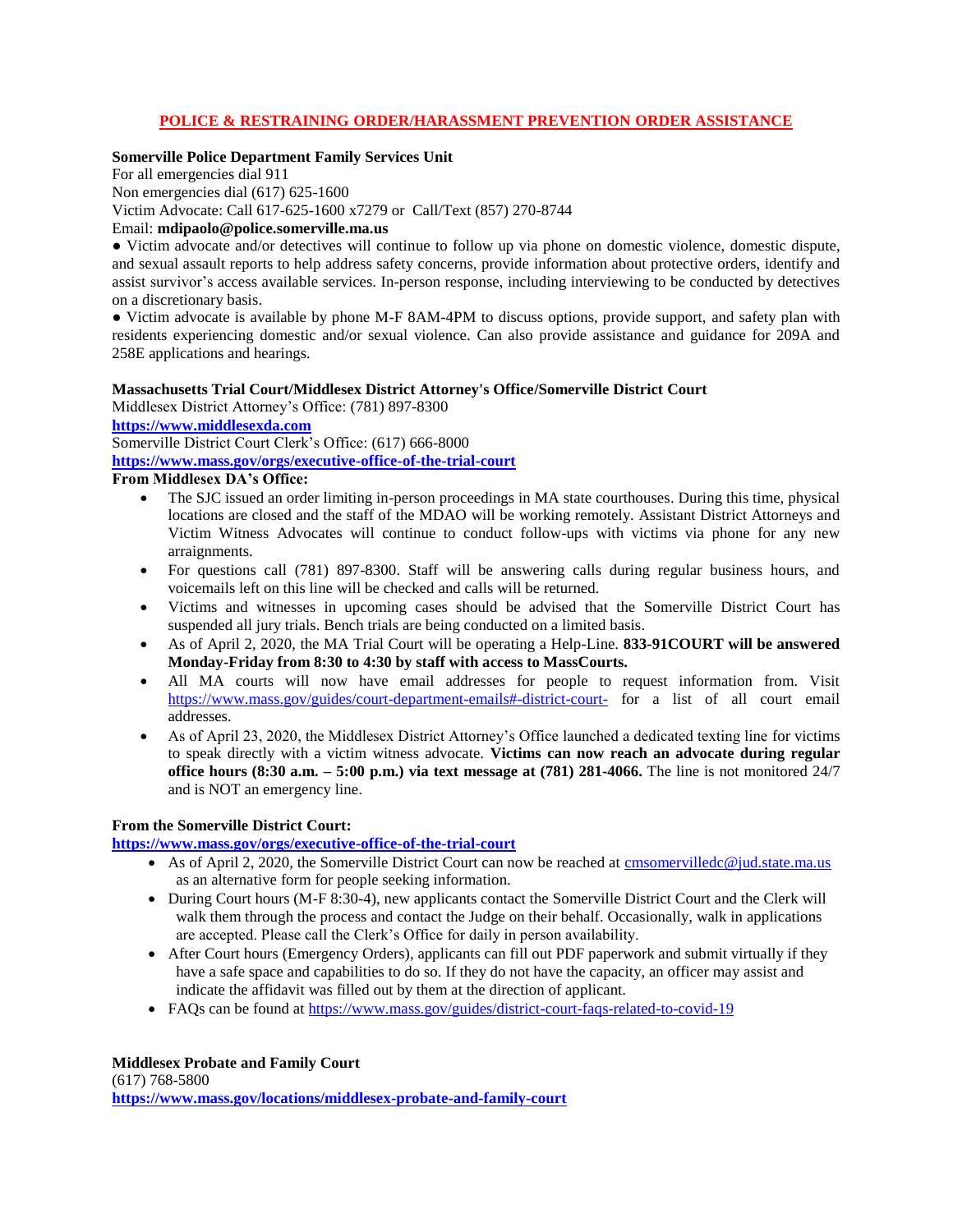- The Middlesex Probate and Family Court will remain open for in person emergency matters that cannot be resolved over the phone or tele-conference.
- For more information about the updated protocol as of March 31st, 2020 for what is considered emergency and non-emergency matters please visit their website: [https://www.mass.gov/doc/middlesex-probate-and](https://www.mass.gov/doc/middlesex-probate-and-family-court-guidelines-for-operation-during-covid-19/download)[family-court-guidelines-for-operation-during-covid-19/download](https://www.mass.gov/doc/middlesex-probate-and-family-court-guidelines-for-operation-during-covid-19/download)
- Registry is open to receive pleadings and other filings by first class mail and by E-filing.
- The Registry and the Court is staffed to receive, review, and, as appropriate schedule and hear emergency and non-emergency hearings. The court will be operating on limited staff. Staff on site is responsible for monitoring phone calls and emails.
- **A phone number and email have been designated for emergency filing and emergency hearing situations: (617) 768- 5906 or [middlesexprobate@jud.state.ma.us](mailto:middlesexprobate@jud.state.ma.us)**
- For FAQ related to COVID-19 please visit: [https://www.mass.gov/guides/probate-and-family-court-faqs](https://www.mass.gov/guides/probate-and-family-court-faqs-related-to-covid-19)[related-to-covid-19](https://www.mass.gov/guides/probate-and-family-court-faqs-related-to-covid-19)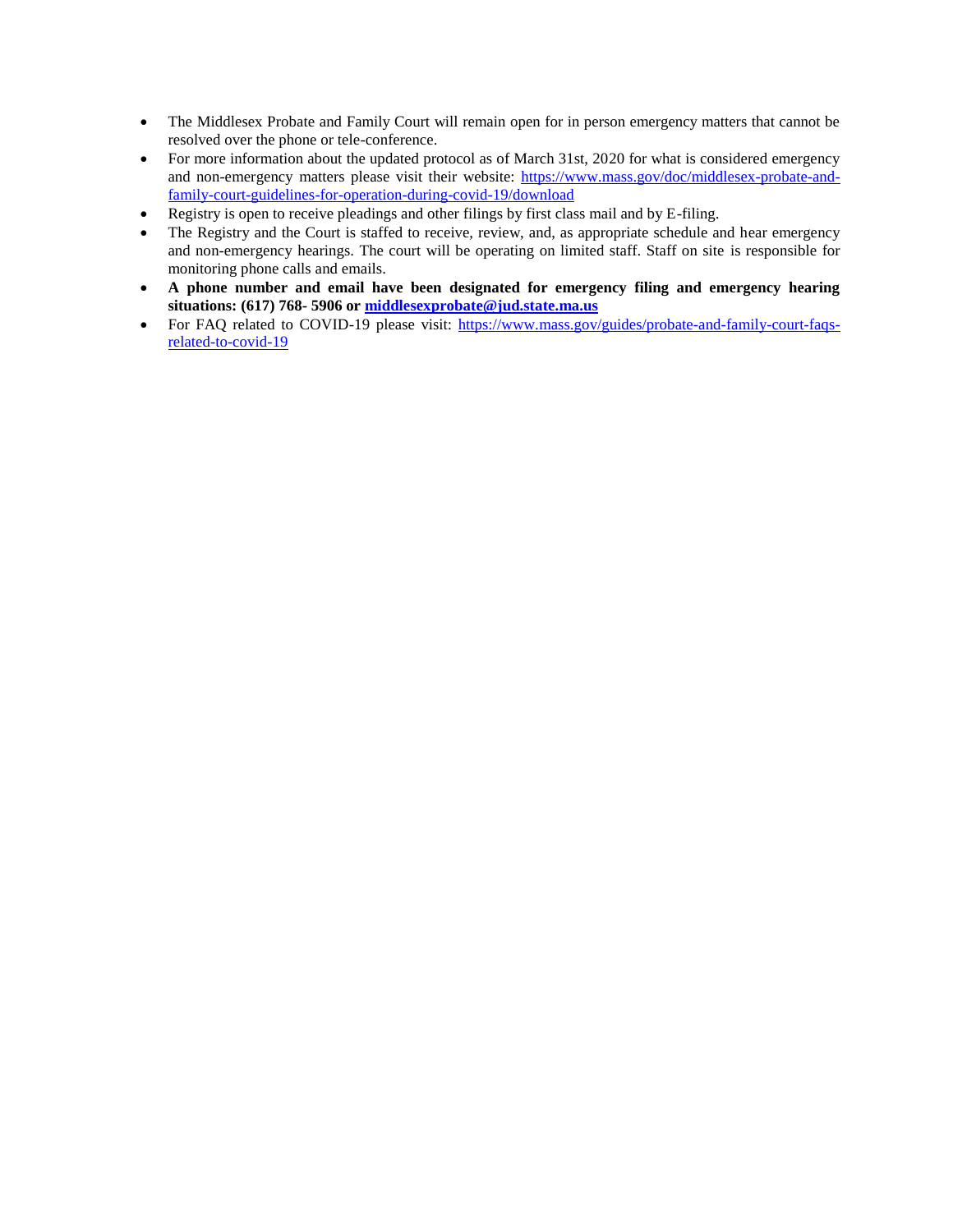#### **SERVICES FOR HOMELESS WOMEN**

#### **On the Rise** (617) 497-7968 **[http://www.ontherise.org](http://www.ontherise.org/)**

**Day program offering support and services to homeless women in the Cambridge area.**

**Safe Haven is open M-F 9-1 with restricted access inside the building for certain resources.**

● Doors will open 9am - 1pm, Monday - Friday with restricted access to the Safe Haven. We are offering 30 minute shifts inside the house to those who may need to access resources such as food, the bathroom, a computer, a phone, etc. We will continue to distribute mail and other items at the door.

**● KEEP THE KEYS for housed program participants:** All groups, events and outings have been suspended until further notice. Advocates are available to offer phone support and advocacy.

**Please call (617) 497-7968 if you would like to speak to an advocate.**

#### **Rosie's Place: 889 Harrison Ave, Boston, MA**

(617) 442-9322

**[https://www.rosiesplace.org](https://www.rosiesplace.org/)**

**Day program and overnight shelter offering services for homeless women in Boston area.**

● As of 3/17/2020, Rosie's Place will remain open while incorporating social distancing throughout each service. Additionally, multiple portable hand washing stations have been installed throughout the building to encourage hand hygiene. Each guest is asked to wash as they enter our building, before and after meals, and as they leave.

● **Emergency Programs**: The showers, phones, computers, laundry, and sitting room are open daily for homeless women. See website for details.

● **Dining Room:** M-F 7:30AM-2:30PM. Breakfast 7:30AM-10:15AM, Lunch 10:30AM-11:30AM, Dinner 1:30PM-

2:30PM. Weekend and Holidays 10:00AM-2:10PM. Brunch 10:30AM-11:30AM, Dinner 1:30PM-2:30PM.

● **Overnight Shelter:** is currently at capacity.

● **Pantry**: M-F 9AM-2:30PM (or until 250 guest have been served). Bagged groceries, ID required.

● **Advocacy:** one advocate is on site daily for guests experiencing homelessness

● **Helpline:** available for all women in need (617) 318-0237

● **Legal Services:** Helpline 617-318-0271

● **Career Services:** Aisha Brown 617-510-7022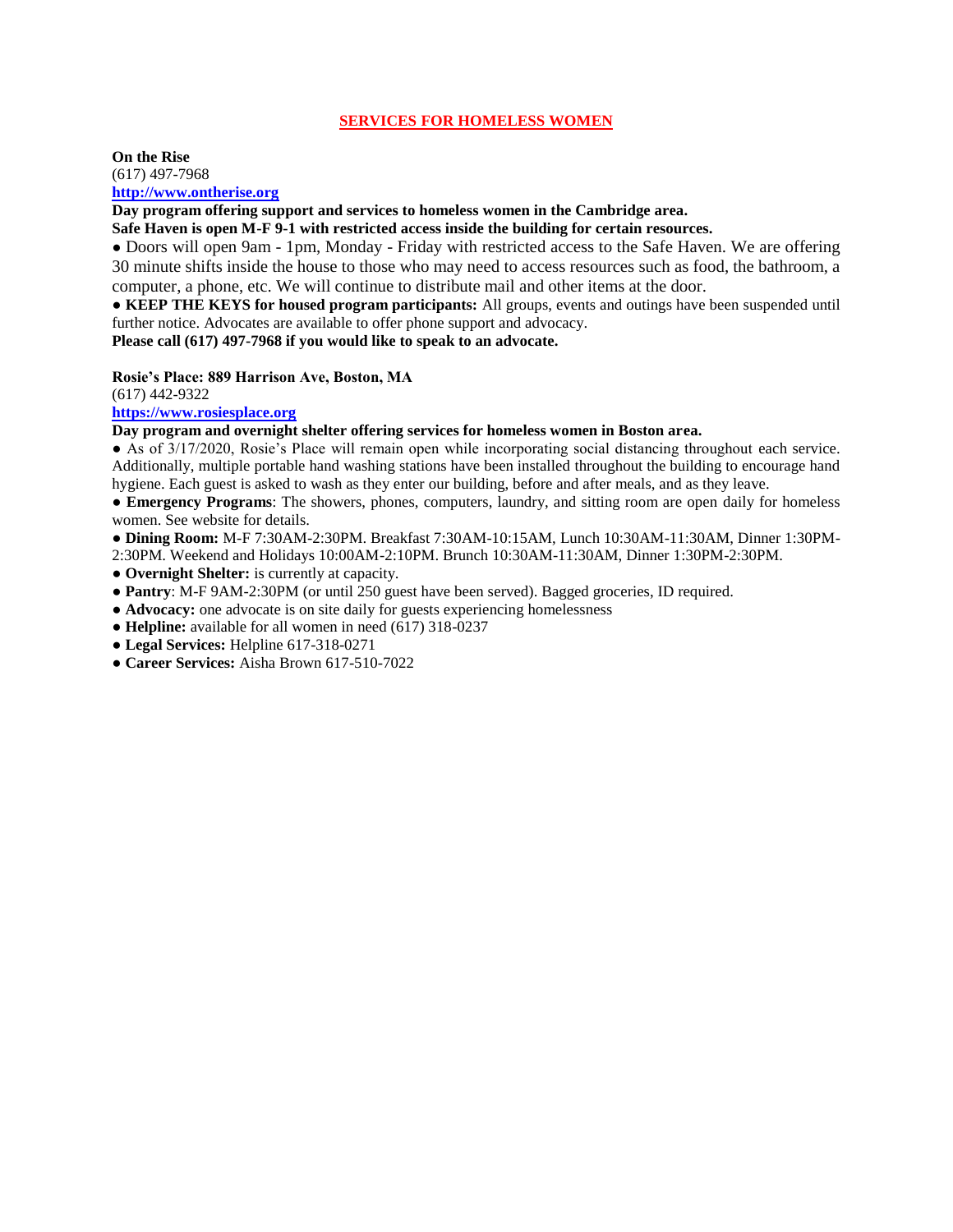### **SERVICES AT HEALTHCARE FACILITIES**

**Victim Resource Center (VRC) at Cambridge Health Alliance (CHA)** (617) 665-2992 **[www.challiance.org/VictimResourceCenter](https://www.challiance.org/VictimResourceCenter) A free service that provides confidential clinically informed advocacy services to violent crime victims.**

**Fenway Health** Office line (617) 927-6250 acting as a hotline during regular business hours M-F. **<https://fenwayhealth.org/> Free counseling, advocacy, information for LGBT survivors of DV, SA, and hate violence.**

# **LEGAL AID**

**De Novo (Formerly Community Legal Service and Counseling Center)** (617) 661-1010 [www.denovo.org](https://www.denovo.org/) **Provides legal representation in areas of domestic violence, child custody, and family law. Offers mental health counseling.**

**Greater Boston Legal Services <https://gbls.org/> Provides free civil legal aid to low income individuals and families.**

**Victim Rights Law Center (VRLC)** (617) 399-6720 **[www.victimrights.org](https://www.victimrights.org/) Provides legal representation for victims of sexual assault.**

#### **HOUSING**

Somerville Housing Authority (617) 625-1152 [www.sha-web.org](http://www.sha-web.org/default.aspx) The Somerville Housing Authority would like to update you on measures we are taking in response to the recent news regarding the Coronavirus (COVID-19). **Residents, Applicants, & Section 8 Voucher Holders** [Click here for more information](http://www.sha-web.org/covid.aspx)

**COVID 19 - LOCAL RESOURCES - FOOD AND OTHER SERVICES** [Click here for more information](http://www.sha-web.org/documents/COVID/resources.pdf)

# **INTIMATE PARTNER ABUSE EDUCATION PROGRAMMING**

**Common Purpose** (617) 522-6500 **<http://commonpurpose.com/main.htm>**

#### **Emerge**

388 Pleasant St., Suite 204, Malden For English speaking services call (617) 547-9879 For Spanish Speaking services call (617) 657-4895 Service locations in Cambridge, Malden, and Jamaica Plain (Spanish only)